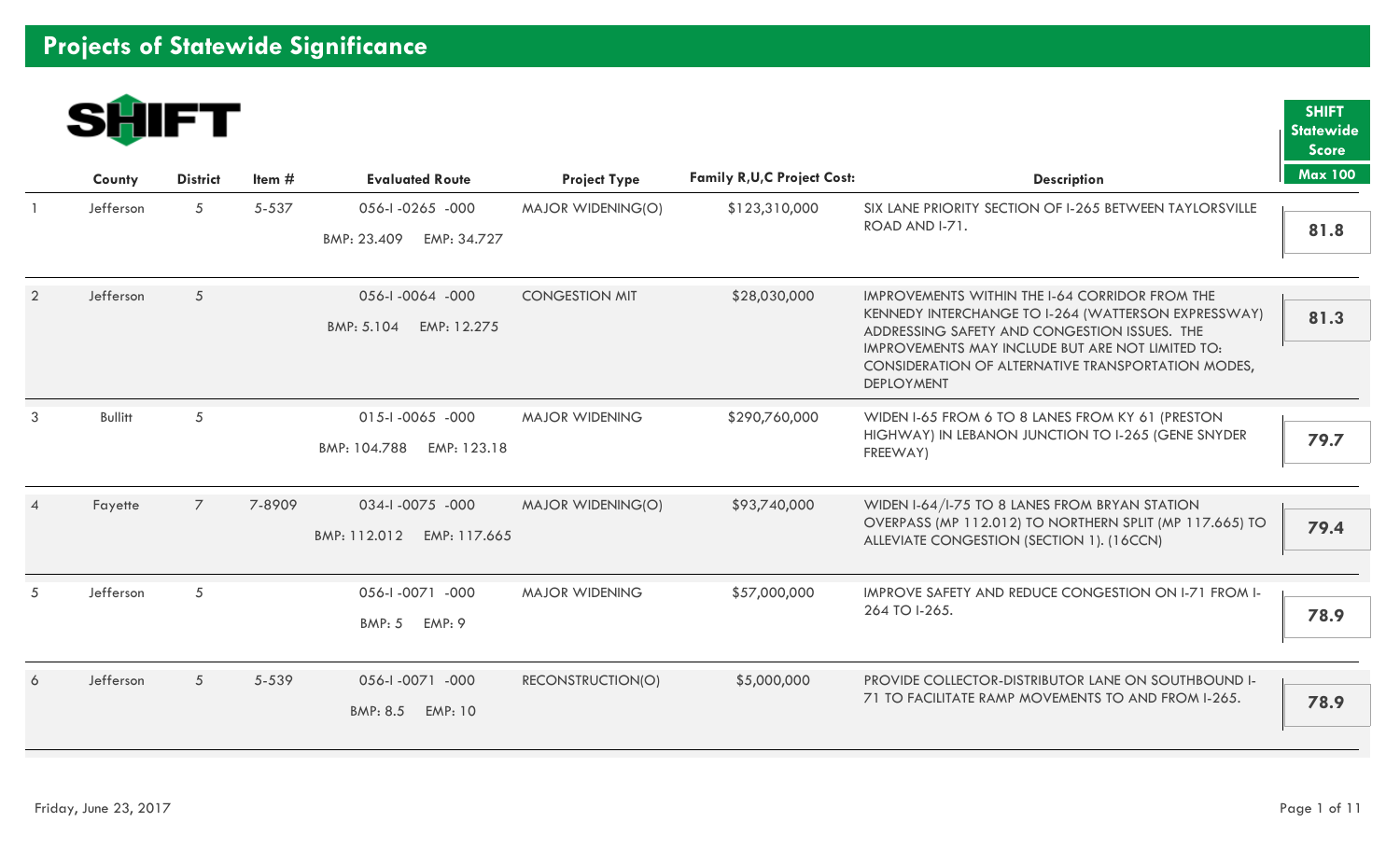

|                |           |                 |             |                              |                              |                                     |                                                                                                          | <b>Score</b>   |
|----------------|-----------|-----------------|-------------|------------------------------|------------------------------|-------------------------------------|----------------------------------------------------------------------------------------------------------|----------------|
|                | County    | <b>District</b> | Item#       | <b>Evaluated Route</b>       | <b>Project Type</b>          | <b>Family R, U, C Project Cost:</b> | <b>Description</b>                                                                                       | <b>Max 100</b> |
| $\overline{7}$ | Campbell  | 6               |             | 019-1-0471 -000              | <b>MAJOR WIDENING</b>        | \$1,805,000,000                     | REDUCE CONGESTION ALONG THE I-471 CORRIDOR FROM US                                                       |                |
|                |           |                 |             | BMP: 0<br><b>EMP: 5</b>      |                              |                                     | 27 TO OHIO STATE LINE.                                                                                   | 77.0           |
| 8              | Fayette   | $\overline{7}$  | 7-8910      | 034-1-0075 -000              | <b>MAJOR WIDENING(O)</b>     | \$71,500,000                        | WIDEN I-75 TO 8 LANES FROM C&O RAILROAD BRIDGE (MP<br>107.417) TO BRYAN STATION OVERPASS (MP 112.012) TO | 76.6           |
|                |           |                 |             | BMP: 107.417<br>EMP: 112.012 |                              |                                     | ALLEVIATE CONGESTION (SECTION 2). (16CCN).                                                               |                |
| 9              | Jefferson | 5               | $5 - 48.1$  | 056-1-0071 -000              | RECONSTRUCTION(O)            | \$27,250,000                        | ADDITION OF NB AND SB AUXILIARY LANES ON 1-71 NEAR                                                       |                |
|                |           |                 |             | BMP: 0<br>EMP: 2.5           |                              |                                     | KENNEDY, INCLUDING OPERATIONAL IMPROVEMENTS TO THE<br>ZORN INTERCHANGE. (2004BOPC)                       | 76.2           |
| 10             | Oldham    | 5               | 5-483       | 093-1-0071 -000              | <b>MAJOR WIDENING(O)</b>     | \$61,000,000                        | SIX LANE PRIORITY SECTION OF 1-71 BETWEEN 1-265 AND KY                                                   |                |
|                |           |                 |             | BMP: 11.315<br>EMP: 14.1     |                              |                                     | 329.(16CCR)                                                                                              | 73.8           |
| 11             | Jefferson | 5               |             | 056-1-0065 -000              | <b>RECONSTRUCTION</b>        | \$104,000,000                       | IMPROVE SAFETY AND REDUCE CONGESTION AT THE I-65/I-264                                                   |                |
|                |           |                 |             | BMP: 129.289<br>EMP: 131.587 |                              |                                     | (WATTERSON EXPRESSWAY) INTERCHANGE.                                                                      | 73.5           |
| 12             | Kenton    | 6               | 6-17.09     | 059-1-0075 -000              | <b>BRIDGE REHAB(P)</b>       | \$1,536,520,000                     | BRENT SPENCE BRIDGE PROJECT (ADDITIONAL PROJECT FUNDS                                                    |                |
|                |           |                 |             | EMP: 191.777<br>BMP: 191.277 |                              |                                     | FOR MAINTENANCE, REPAIR AND PAINTING)(10CCR)(14CCR)                                                      | 72.6           |
| 13             | Kenton    | 6               | $6 - 17.05$ | 059-1-0075 -000              | <b>BRIDGE REPLACEMENT(P)</b> | \$1,536,520,000                     | KY 143 HPP EARMARK "REPLACE BRENT SPENCE BRIDGE,                                                         |                |
|                |           |                 |             | BMP: 191.277<br>EMP: 191.777 |                              |                                     | KENTON COUNTY, KENTUCKY". (2005HPP-KY143)(SEE 6-17.04<br>FOR ADDITIONAL 2005HPP FUNDING)                 | 72.6           |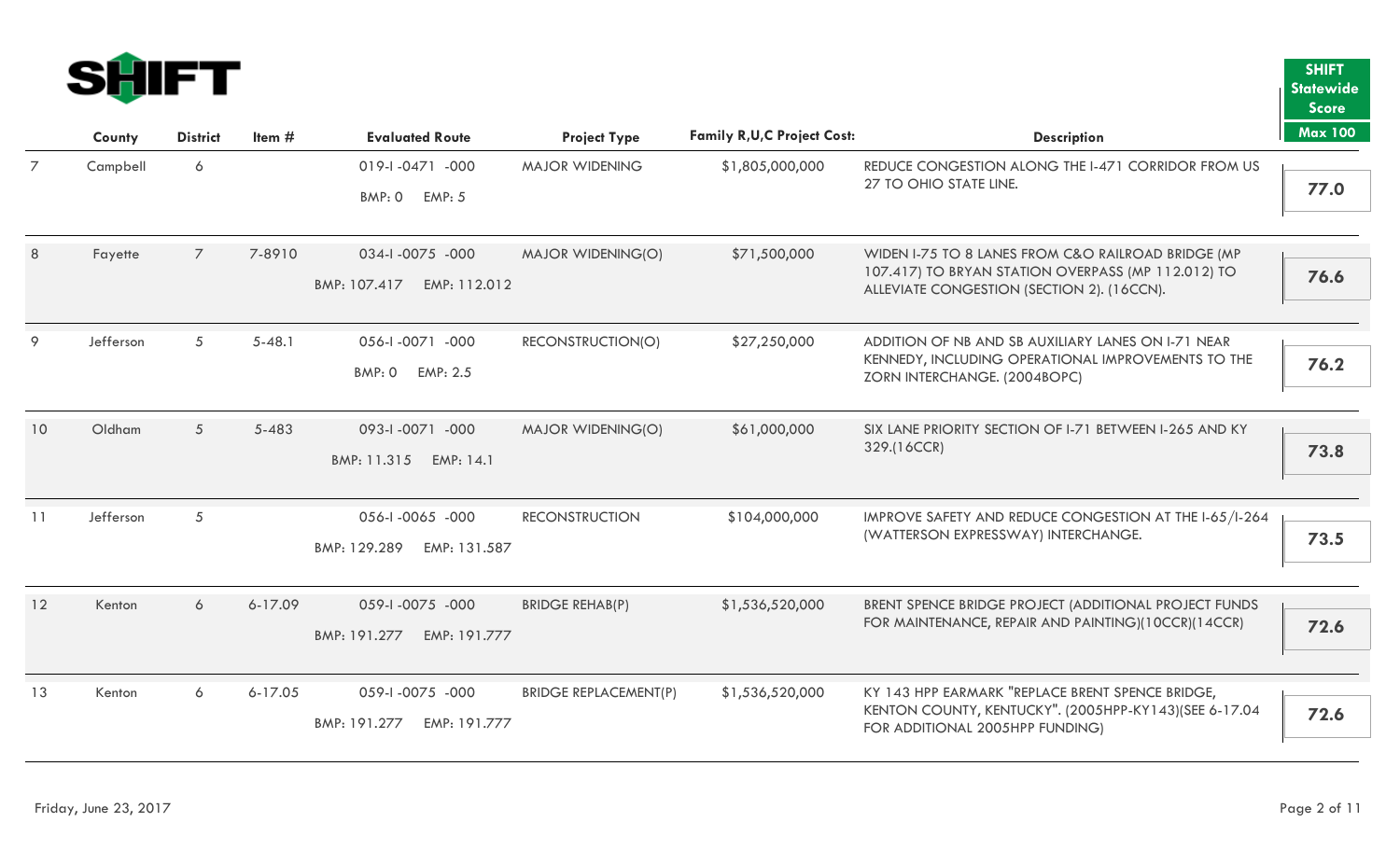

|    |           |                 |            |                              |                          |                                     |                                                                                                   | <b>Score</b>   |
|----|-----------|-----------------|------------|------------------------------|--------------------------|-------------------------------------|---------------------------------------------------------------------------------------------------|----------------|
|    | County    | <b>District</b> | Item $#$   | <b>Evaluated Route</b>       | <b>Project Type</b>      | <b>Family R, U, C Project Cost:</b> | <b>Description</b>                                                                                | <b>Max 100</b> |
| 14 | Shelby    | 5               | $5 - 65.4$ | 106-1-0064 -000              | MAJOR WIDENING(O)        | \$44,040,000                        | WIDEN I-64 TO 6-LANES FROM 0.458 MILE EAST OF THE KY-55                                           |                |
|    |           |                 |            | BMP: 32.3<br>EMP: 35.9       |                          |                                     | INTERCHANGE TO 0.737 MILE EAST OF THE KY-53<br>INTERCHANGE AT SHELBYVILLE. (2006BOPC)(NH PORTION) | 72.4           |
| 15 | Oldham    | 5               | 5-483.1    | 093-1-0071 -000              | MAJOR WIDENING(O)        | \$37,600,000                        | WIDEN I-71 FROM FOUR TO SIX LANES FROM KY 329 (MP 14.1)                                           |                |
|    |           |                 |            |                              |                          |                                     | TO KY 393 (MP 18.0). (16CCN)                                                                      | 72.2           |
|    |           |                 |            | BMP: 14.1<br><b>EMP: 18</b>  |                          |                                     |                                                                                                   |                |
| 16 | Jefferson | 5               |            | 056-1-0265 -000              | <b>MAJOR WIDENING</b>    | \$69,850,000                        | IMPROVE SAFETY AND REDUCE CONGESTION ON I-265 FROM I-                                             |                |
|    |           |                 |            | BMP: 10.25<br>EMP: 17.3      |                          |                                     | 65 TO US 31E.                                                                                     | 72.2           |
|    |           |                 |            |                              |                          |                                     |                                                                                                   |                |
| 17 | Oldham    | 5               | 5-483.2    | 093-1-0071 -000              | <b>MAJOR WIDENING(O)</b> | \$43,300,000                        | WIDEN I-71 FROM FOUR TO SIX LANES FROM KY 393 (MP 18.0)                                           |                |
|    |           |                 |            | EMP: 22.4<br>BMP: 18         |                          |                                     | TO KY 53 (MP 22.4), INCLUDING A NEW INTERCHANGE AT MP<br>20.6. (16CCN)                            | 71.2           |
|    |           |                 |            |                              |                          |                                     |                                                                                                   |                |
| 18 | Woodford  | $\overline{7}$  | 7-117      | 120-US-0060 -000             | MAJOR WIDENING(O)        | \$2,980,000                         | WIDEN US 60 (VERSAILLES ROAD) FROM THE BLUEGRASS                                                  |                |
|    |           |                 |            | BMP: 11.238<br>EMP: 12.612   |                          |                                     | PARKWAY/HUNTERTOWN PIKE TO PISGAH PIKE.                                                           | 70.8           |
|    |           |                 |            |                              |                          |                                     |                                                                                                   |                |
| 19 | Boone     | 6               |            | 008-1-0075 -000              | <b>CONGESTION MIT</b>    | \$85,000,000                        | IMPROVE SAFETY, MOBILITY AND OPERATIONS, INCLUDING                                                |                |
|    |           |                 |            | EMP: 183.312<br>BMP: 182.2   |                          |                                     | CORRECTING ANY GEOMETRIC DEFICIENCIES AT THE JUNCTION                                             | 70.3           |
|    |           |                 |            |                              |                          |                                     | OF I-75 AND I-275 AND ITS SYSTEM-TO-SYSTEM RAMPS.                                                 |                |
| 20 | Boone     | 6               | $6 - 14.5$ | 008-1-0075 -000              | MINOR WIDENING(O)        | \$23,060,000                        | ADD AUXILIARY LANES ON 1-71/75 FROM KY 536 TO US 42 (NB                                           |                |
|    |           |                 |            | BMP: 178.039<br>EMP: 180.106 |                          |                                     | & SB) AS PER THE INTERCHANGE JUSTIFICATION STUDY                                                  | 69.8           |
|    |           |                 |            |                              |                          |                                     | (IJS).(10CCR)(12CCR)                                                                              |                |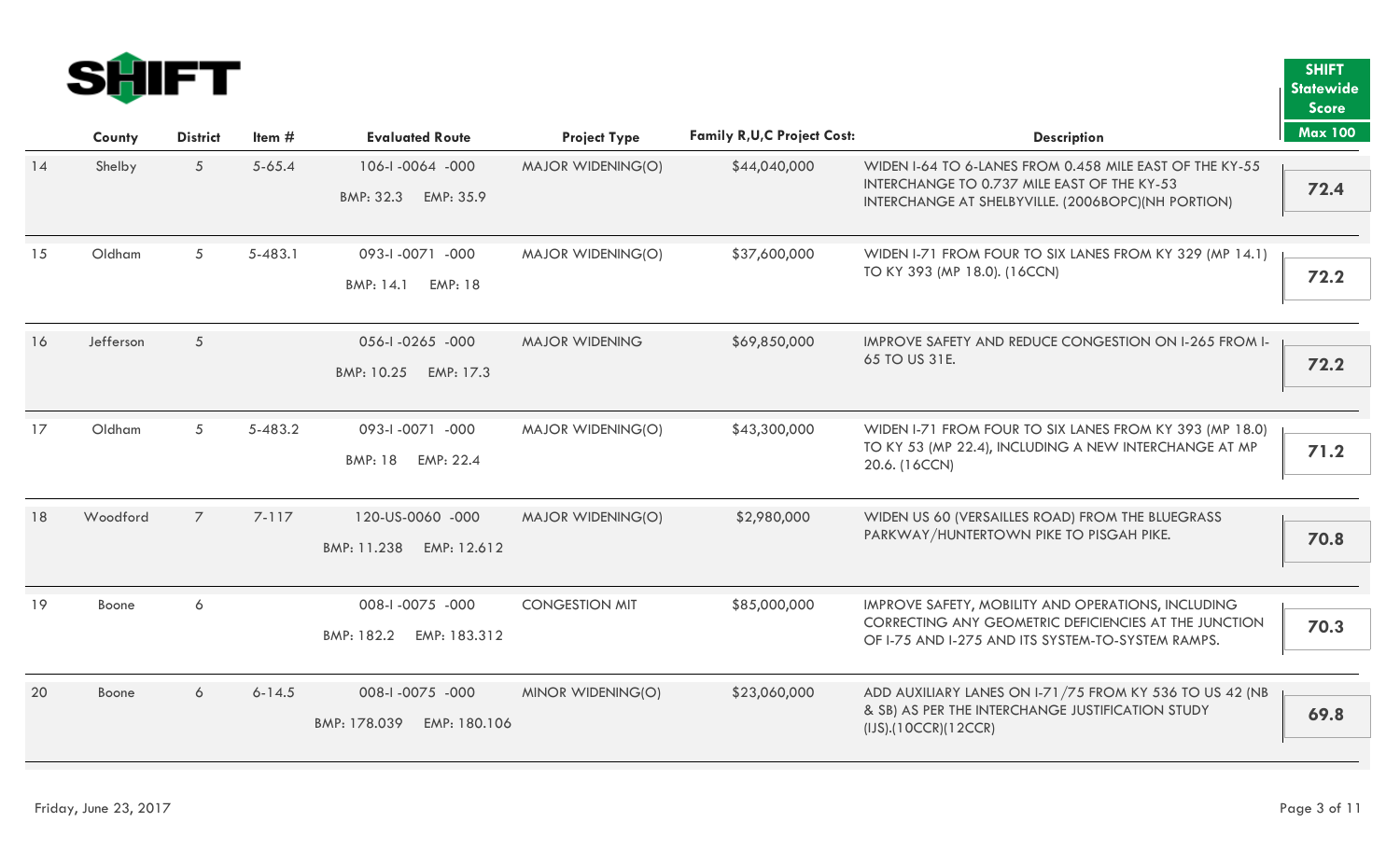

|    |           |                 |            |                           |                            |                                     |                                                                                                               | <b>Score</b>   |
|----|-----------|-----------------|------------|---------------------------|----------------------------|-------------------------------------|---------------------------------------------------------------------------------------------------------------|----------------|
|    | County    | <b>District</b> | Item $#$   | <b>Evaluated Route</b>    | <b>Project Type</b>        | <b>Family R, U, C Project Cost:</b> | <b>Description</b>                                                                                            | <b>Max 100</b> |
| 21 | Jefferson | 5               |            | 056-1-0071 -000           | <b>MAJOR WIDENING</b>      | \$27,714,000                        | IMPROVE SAFETY AND REDUCE CONGESTION ON I-71 FROM                                                             |                |
|    |           |                 |            | BMP: 2 EMP: 5             |                            |                                     | ZORN AVE TO I-264.                                                                                            | 69.1           |
| 22 | Fayette   | $\overline{7}$  | $7 - 252$  | 034-KY-0922 -000          | <b>MAJOR WIDENING(O)</b>   | \$30,394,282                        | SIX-LANE NEWTOWN PIKE FROM KY-4 TO I-75. (16CCR)                                                              |                |
|    |           |                 |            | BMP: 1.47 EMP: 3.22       |                            |                                     |                                                                                                               | 68.3           |
| 23 | Jefferson | 5               |            | 056-1-0265 -000           | <b>MAJOR WIDENING</b>      | \$78,230,000                        | IMPROVE SAFETY AND REDUCE CONGESTION ON 1-265 FROM                                                            |                |
|    |           |                 |            | BMP: 17.3<br>EMP: 23.1    |                            |                                     | US 31E (BARDSTOWN RD) TO KY 155 (TAYLORSVILLE RD).                                                            | 66.9           |
|    |           |                 |            |                           |                            |                                     |                                                                                                               |                |
| 24 | Jefferson | $5\overline{)}$ | $5 - 21.1$ | 056-1-0265 -000           | <b>I-CHANGE RECONST(O)</b> | \$64,200,000                        | SNYDER FREEWAY: RECONSTRUCT I-64 EB TO I-265 RAMPS<br>WITH POSSIBLE AUXILIARY LANES ON 1-64 EB FROM KY 913 TO |                |
|    |           |                 |            | BMP: 25.2 EMP: 26.2       |                            |                                     | I-265. (2006BOPC)                                                                                             | 66.8           |
| 25 | Fayette   | $\overline{7}$  | 7-366      | 034-KY-0004 -000          | MAJOR WIDENING(O)          | \$54,641,000                        | WIDEN NEW CIRCLE ROAD IN LEXINGTON FROM                                                                       |                |
|    |           |                 |            | BMP: 8.731<br>EMP: 10.015 |                            |                                     | GEORGETOWN ROAD TO BOARDWALK AVENUE INCLUDING<br>INTERCHANGE RECONSTRUCTION AT NEWTOWN                        | 64.6           |
|    |           |                 |            |                           |                            |                                     | PIKE.(2002BOPC)(2004BOPP)(10CCR)(12CCR)(14CCR)                                                                |                |
| 26 | Franklin  | 5               | 5-2035.7   | 037-1-0064 -000           | PAVEMENT REHAB-INT(P)      | \$61,240,000                        | PAVEMENT REHAB AND BRIDGE WIDENING ON I-64 FROM MP                                                            |                |
|    |           |                 |            | BMP: 47.7<br>EMP: 53.75   |                            |                                     | 47.70 TO MP 53.75. (2004BOPC)(DESIGN FUNDED UNDER 5-<br>2035.40)(16CCN)                                       | 64.6           |
| 27 | Jefferson | 5               |            | 056-1-0065 -000           | <b>RECONSTRUCTION</b>      | \$94,000,000                        | IMPROVE SAFETY AND REDUCE CONGESTION AT THE I-65/I-265                                                        |                |
|    |           |                 |            | BMP: 124.7<br>EMP: 125.7  |                            |                                     | (GENE SNYDER FREEWAY) INTERCHANGE.                                                                            | 64.3           |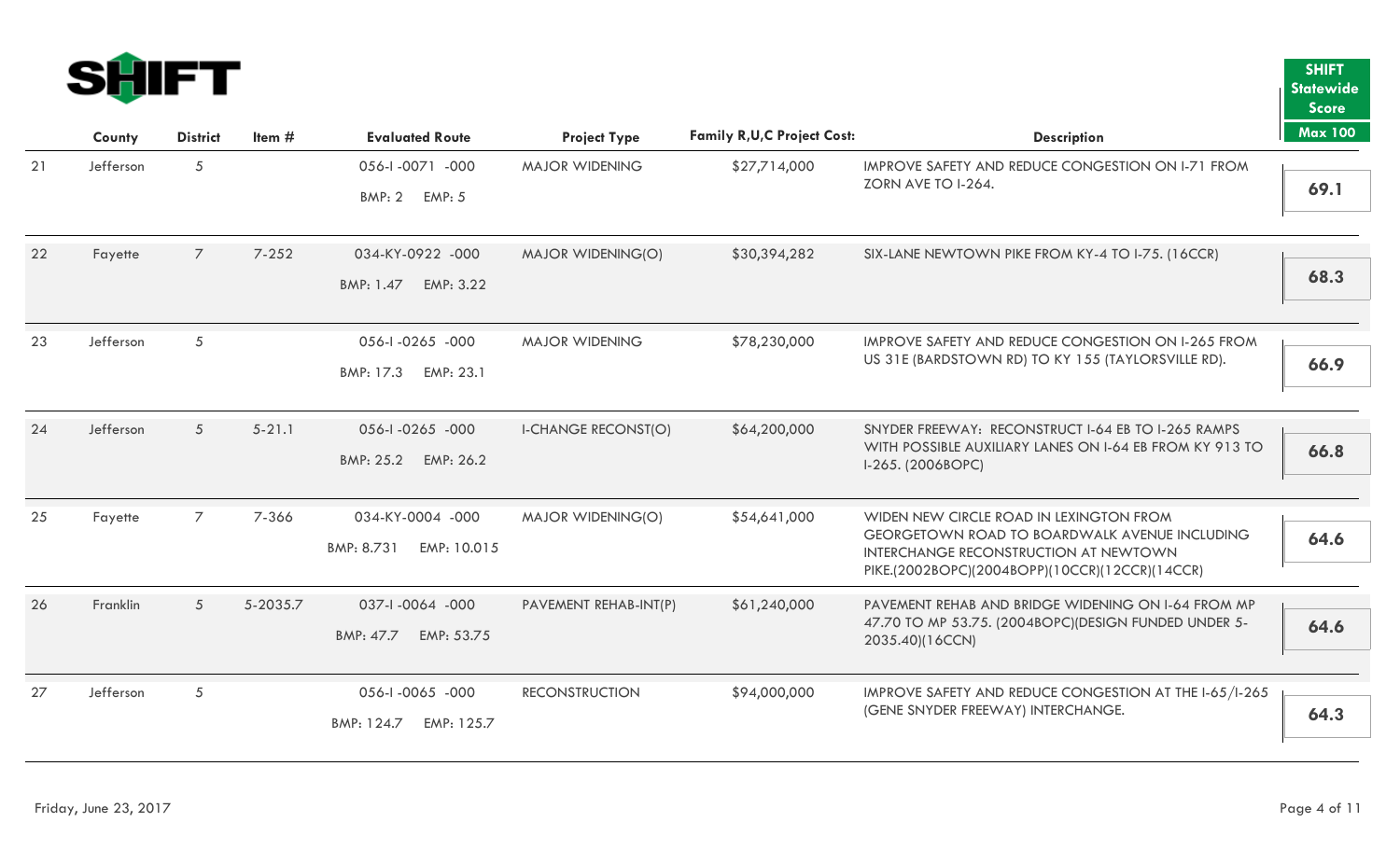

|    |            |                 |           |                                  |                            |                                     |                                                                                                               | <b>Score</b>   |
|----|------------|-----------------|-----------|----------------------------------|----------------------------|-------------------------------------|---------------------------------------------------------------------------------------------------------------|----------------|
|    | County     | <b>District</b> | Item $#$  | <b>Evaluated Route</b>           | <b>Project Type</b>        | <b>Family R, U, C Project Cost:</b> | <b>Description</b>                                                                                            | <b>Max 100</b> |
| 28 | Jefferson  | $5\overline{)}$ | $5 - 21$  | 056-1-0265 -000                  | <b>I-CHANGE RECONST(O)</b> | \$64,910,000                        | SNYDER FREEWAY; RECONSTRUCT 2 RAMPS AT I-265/I-64                                                             |                |
|    |            |                 |           | BMP: 24.45 EMP: 26.2             |                            |                                     | INTERCHANGE EAST OF LOUISVILLE. (DESIGNED WITH 5-<br>41.00)(2006BOPP)(12CCR)                                  | 63.9           |
| 29 | Franklin   | 5               |           | 037-1-0064 -000                  | <b>MAJOR WIDENING</b>      | \$119,168,000                       | IMPROVE SAFETY, TRUCK MOBILITY, AND REDUCE CONGESTION                                                         |                |
|    |            |                 |           | BMP: 53.11<br>EMP: 57.86         |                            |                                     | ALONG I-64 FROM DIRECTLY EAST OF US 127 TO US 60 SOUTH<br>OF FRANKFORT.                                       | 63.8           |
| 30 | Rockcastle | 8               | $8 - 6.2$ | 102-1-0075 -000                  | MAJOR WIDENING(O)          | \$43,036,158                        | TENN. STATE LINE-LEXINGTON; WIDEN I-75 TO 6 LANES FROM                                                        |                |
|    |            |                 |           | BMP: 60.1<br>EMP: 64.5           |                            |                                     | 1.1 MILES N US-25 I-CHNG AT MT. VERNON N TO 1.85 MILES N<br>GREEN HILL ROAD O-PASS. (05KYD)                   | 62.4           |
|    |            |                 |           |                                  |                            |                                     |                                                                                                               |                |
| 31 | Fayette    | $\overline{7}$  | $7-413$   | 034-KY-0922 -000                 | RECONSTRUCTION(O)          | \$3,120,000                         | CONSTRUCT AN ADDITIONAL LANE ON KY 922 (NEWTOWN                                                               |                |
|    |            |                 |           | BMP: 2.72 EMP: 3.05              |                            |                                     | PIKE) FROM PINTAIL DR (MAIN ENTRANCE TO THE MARRIOTT<br>GRIFFIN GATE) TO THE BEGINNING OF THE SOUTHBOUND I-75 | 61.8           |
|    |            |                 |           |                                  |                            |                                     | ENTRANCE RAMP.(12CCR)(14CCR)                                                                                  |                |
| 32 | Laurel     | 11              | $11 - 11$ | 063-1-0075 -000                  | MAJOR WIDENING(O)          | \$83,100,000                        | RECONSTRUCT AND WIDEN I-75 TO 6-LANES FROM KY80 AT                                                            |                |
|    |            |                 |           | <b>BMP: 41</b><br><b>EMP: 48</b> |                            |                                     | LONDON TO 1.1 MI SOUTH OF KY-909 UNDERPASS.                                                                   | 61.1           |
|    |            |                 |           |                                  |                            |                                     |                                                                                                               |                |
| 33 | Jefferson  | 5               | 5-804     | 056-1-0264 -000                  | RECONSTRUCTION(O)          | \$53,730,000                        | RECONSTRUCT/WIDEN I-264 (WATTERSON EXPRESSWAY)                                                                |                |
|    |            |                 |           | BMP: 20.9<br>EMP: 22.6           |                            |                                     | FROM WESTPORT ROAD (KY 1447) TO I-71, INCLUDING THE US-<br>42 INTERCHANGE AS A SPUI.(PROJECT INCLUDES 5-594)  | 60.7           |
|    |            |                 |           |                                  |                            |                                     | (12CCR)(14CCR)                                                                                                |                |
| 34 | Shelby     | $5\overline{)}$ | $5 - 475$ | 106-1-0064 -000                  | SAFETY(P)                  | \$31,330,000                        | IMPROVE LEVEL OF SERVICE AND SAFETY ON I-64 FROM KY 53                                                        |                |
|    |            |                 |           | EMP: 38.122<br>BMP: 35.163       |                            |                                     | IN SHELBYVILLE TO KY 1790 UNDERPASS.                                                                          | 59.9           |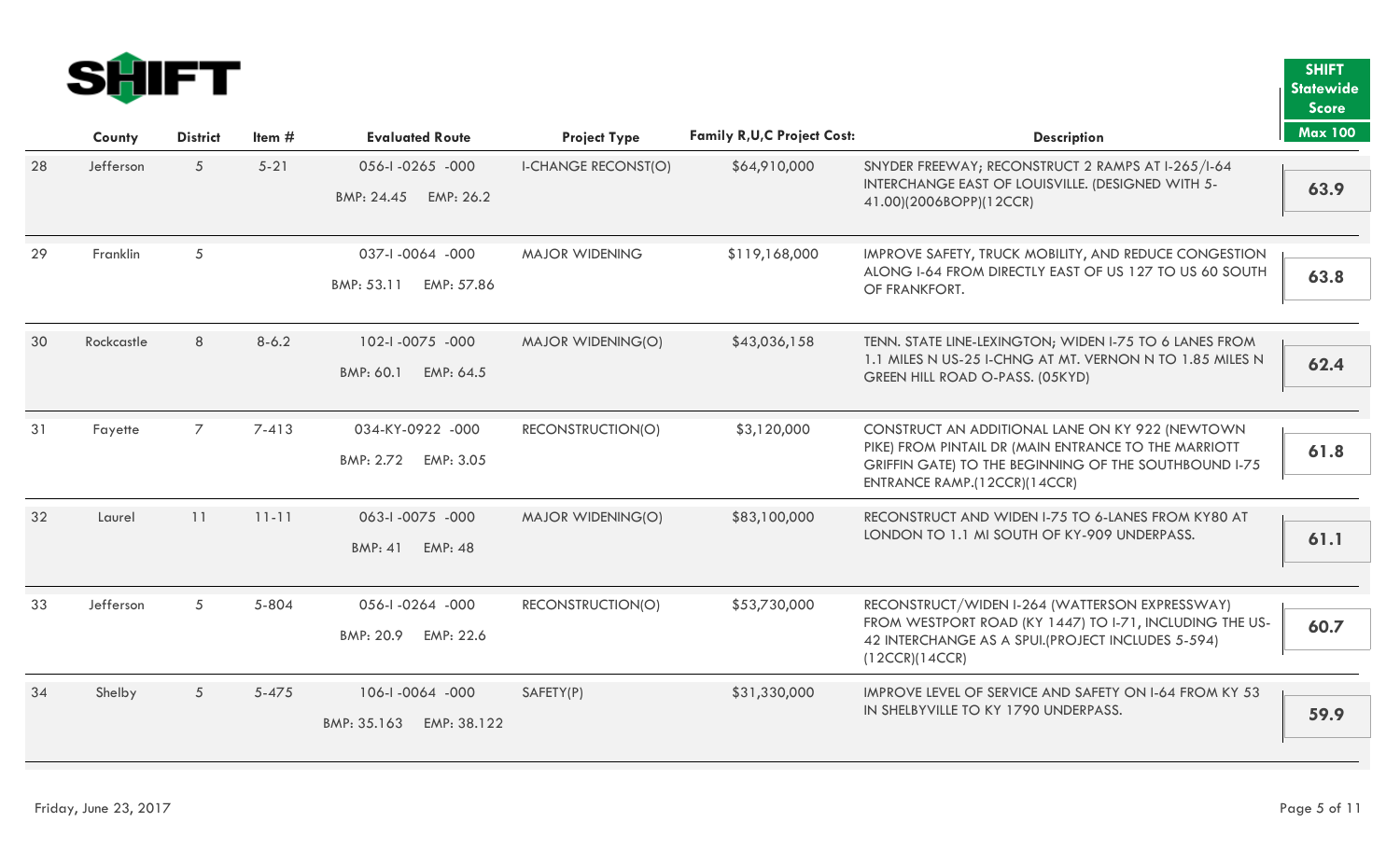

|    |            |                 |             |                               |                       |                                     |                                                                                        | <b>Score</b>   |
|----|------------|-----------------|-------------|-------------------------------|-----------------------|-------------------------------------|----------------------------------------------------------------------------------------|----------------|
|    | County     | <b>District</b> | Item $#$    | <b>Evaluated Route</b>        | <b>Project Type</b>   | <b>Family R, U, C Project Cost:</b> | <b>Description</b>                                                                     | <b>Max 100</b> |
| 35 | Laurel     | 11              | $11 - 9.1$  | 063-1-0075 -000               | MAJOR WIDENING(O)     | \$45,672,000                        | WIDEN I-75 TO 6-LANES FROM US-25E TO THE LITTLE LAUREL                                 |                |
|    |            |                 |             | EMP: 33.162<br>BMP: 28.85     |                       |                                     | RIVER (MP 28.9 TO MP 33.2)(16CCR)                                                      | 59.9           |
| 36 | Rockcastle | 8               | $8-6.1$     | 102-1-0075 -000               | MAJOR WIDENING(O)     | \$42,110,000                        | TENN. STATE LINE-LEXINGTON; WIDEN I-75 TO 6 LANES FROM                                 |                |
|    |            |                 |             | BMP: 55.745 EMP: 60.1         |                       |                                     | 1 MI N SAND HILL ROAD UNDERPASS N TO 1.1 MILES N OF THE<br>US-25 I-CHNG AT MT. VERNON. | 59.5           |
|    |            |                 |             |                               |                       |                                     |                                                                                        |                |
| 37 | Henry      | $\sqrt{5}$      |             | 052-1-0071 -000               | <b>MAJOR WIDENING</b> | \$58,600,000                        | IMPROVE SAFETY AND REDUCE CONGESTION ON I-71 FROM KY                                   |                |
|    |            |                 |             | BMP: 24.727<br><b>EMP: 28</b> |                       |                                     | 53 TO KY 153.                                                                          | 59.5           |
|    |            |                 |             |                               |                       |                                     |                                                                                        |                |
| 38 | Gallatin   | 6               | 6-8910      | 039-1-0071 -000               | RECONSTRUCTION(O)     | \$38,580,000                        | RECONSTRUCT I-71 FROM US 127 FROM MP 62.8 TO MP 64 TO                                  |                |
|    |            |                 |             | BMP: 62.8<br><b>EMP: 64</b>   |                       |                                     | IMPROVE GEOMETRICS. (16CCN).                                                           | 59.4           |
|    |            |                 |             |                               |                       |                                     |                                                                                        |                |
| 39 | Shelby     | 5               | 5-2035.4    | 106-1-0064 -000               | PAVEMENT REHAB-INT(P) | \$49,200,000                        | PAVEMENT REHAB AND BRIDGE WIDENING ON I-64 FROM MP                                     |                |
|    |            |                 |             | BMP: 43.332 EMP: 46.303       |                       |                                     | 43.33 TO MP 47.70. (2004BOPC)(DESIGN FUNDING COVERS 5-<br>2035.70 SECTION ALSO)        | 57.9           |
|    |            |                 |             |                               |                       |                                     |                                                                                        |                |
| 40 | Whitley    | 11              | $11 - 14.8$ | 118-1-0075 -000               | MAJOR WIDENING(O)     | \$126,000,000                       | TENN. STATE LINE-LEXINGTON; WIDEN I-75 TO 8 LANES FROM                                 |                |
|    |            |                 |             | BMP: 20.2<br>EMP: 27.943      |                       |                                     | MP 20.2 IN WHITLEY COUNTY TO MP 28.85, US-25E NORTH OF<br><b>CORBIN (NH FUNDS)</b>     | 56.5           |
|    |            |                 |             |                               |                       |                                     |                                                                                        |                |
| 41 | Pulaski    | 8               | 8-8903      | 100-KY-0080 -000              | RECONSTRUCTION(O)     | \$291,600,000                       | UPGRADE ROUTE FROM SOMERSET TO HAZARD TO INTERSTATE                                    |                |
|    |            |                 |             | BMP: 21.175<br>EMP: 39.571    |                       |                                     | STANDARDS ROCKCASTLE RIVER BRIDGE AND APPROACHES.<br>(SEGMENT 3)(16CCN)                | 55.9           |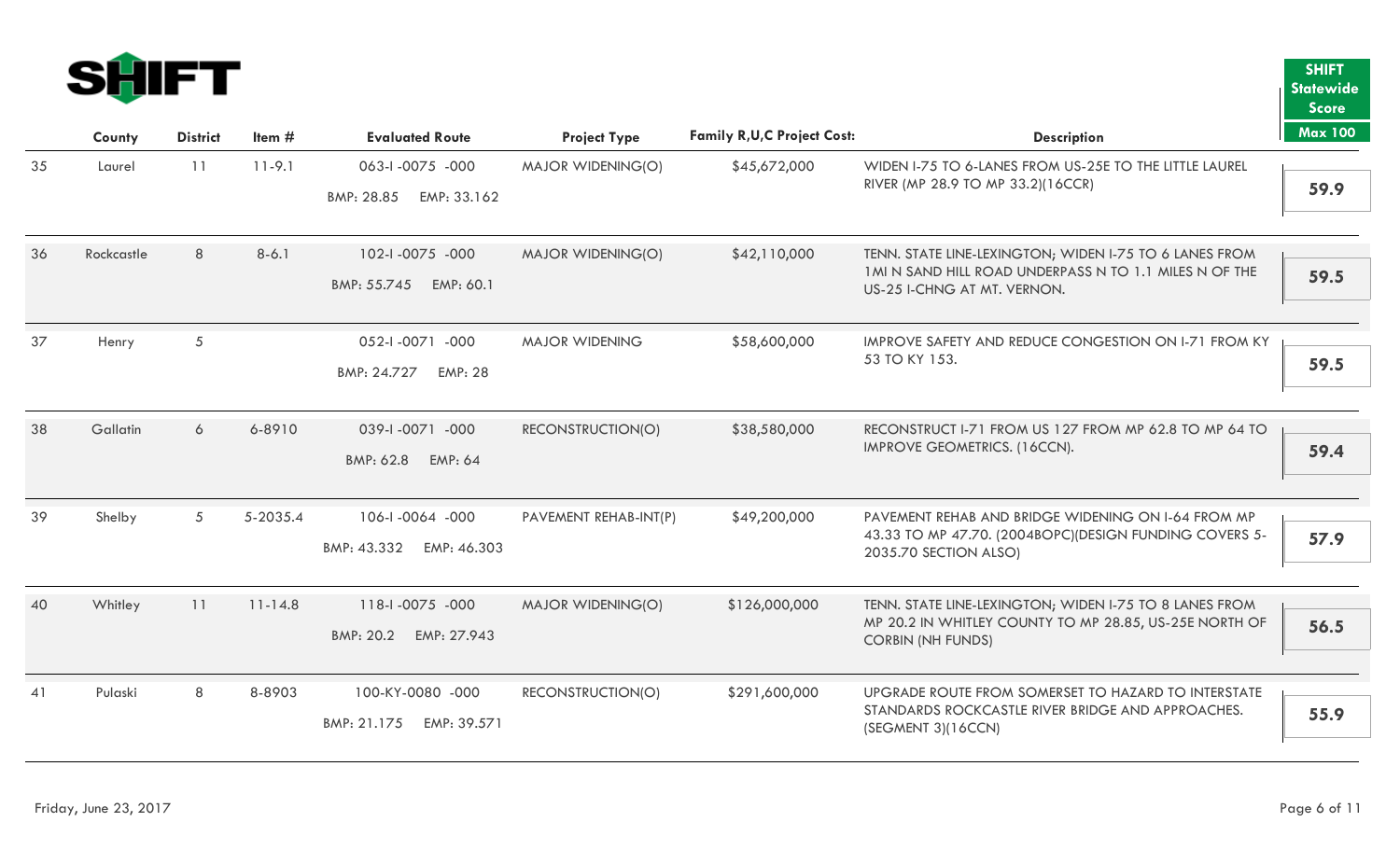

|    |            |                 |           |                              |                            |                                     |                                                                                                            | <b>Score</b>   |
|----|------------|-----------------|-----------|------------------------------|----------------------------|-------------------------------------|------------------------------------------------------------------------------------------------------------|----------------|
|    | County     | <b>District</b> | Item $#$  | <b>Evaluated Route</b>       | <b>Project Type</b>        | <b>Family R, U, C Project Cost:</b> | <b>Description</b>                                                                                         | <b>Max 100</b> |
| 42 | Pulaski    | 8               | 8-8902    | 100-KY-0080 -000             | RECONSTRUCTION(O)          | \$291,600,000                       | UPGRADE ROUTE FROM SOMERSET TO HAZARD TO INTERSTATE                                                        |                |
|    |            |                 |           | BMP: 21.175 EMP: 39.571      |                            |                                     | STANDARDS: HAL ROGERS PARKWAY TO THE WESTERN<br>APPROACHES OF THE ROCKCASTLE RIVER BRIDGE (SEGMENT 2).     | 55.9           |
|    |            |                 |           |                              |                            |                                     | (16CCN)                                                                                                    |                |
| 43 | Pulaski    | 8               | 8-8901    | 100-KY-0080 -000             | RECONSTRUCTION(O)          | \$291,600,000                       | UPGRADE ROUTE FROM SOMERSET TO HAZARD TO INTERSTATE                                                        |                |
|    |            |                 |           | BMP: 21.175<br>EMP: 39.571   |                            |                                     | STANDARDS INCLUDING ACCESS: SOMERSET NORTHERN<br>BYPASS, LOUIE B. NUNN (CUMBERLAND) PARKWAY TO HAL         | 55.9           |
|    |            |                 |           |                              |                            |                                     | ROGERS PARKWAY (KY 80) (SEGMENT 1).(16CCN)                                                                 |                |
| 44 | Jefferson  | 5 <sup>5</sup>  | $5 - 159$ | 056-1-0064 -000              | RECONSTRUCTION(O)          | \$10,765,000                        | WIDEN I-64 WESTBOUND RAMP TO I-264 WESTBOUND FROM                                                          |                |
|    |            |                 |           | EMP: 12.5<br>BMP: 12         |                            |                                     | ONE TO TWO LANES FOR ENTIRE LENGTH AND OTHER NEEDED<br>IMPROVEMENTS TO ADDRESS WEAVE ISSUES AT MERGE ON I- | 55.1           |
|    |            |                 |           |                              |                            |                                     | 264. (2006BOPP)(12CCR)                                                                                     |                |
| 45 | Boone      | 6               | $6 - 14$  | 008-1-0075 -000              | <b>I-CHANGE RECONST(O)</b> | \$37,610,000                        | RECONSTRUCT THE KY-536 (MT. ZION ROAD) INTERCHANGE.                                                        |                |
|    |            |                 |           | BMP: 177.659<br>EMP: 178.345 |                            |                                     | (14CCR)(16CCR)                                                                                             | 54.2           |
|    |            |                 |           |                              |                            |                                     |                                                                                                            |                |
| 46 | Clark      | $\overline{7}$  | 7-8506.01 | 025-1-0064 -000              | MAJOR WIDENING(O)          | \$15,270,000                        | RECONSTRUCT I-64/MOUNTAIN PARKWAY INTERCHANGE TO                                                           |                |
|    |            |                 |           | BMP: 95.1<br>EMP: 97.675     |                            |                                     | ADD NEW RAMPS TO AND FROM THE<br>EAST.(12CCR)(14CCR)(16CCR)                                                | 53.9           |
|    |            |                 |           |                              |                            |                                     |                                                                                                            |                |
| 47 | Fayette    | $\overline{7}$  | 7-113.02  | 034-KY-0004 -000             | MAJOR WIDENING(O)          | \$48,100,000                        | NEW CIRCLE ROAD REHAB AND WIDENING FROM LEESTOWN                                                           |                |
|    |            |                 |           | BMP: 7.26<br>EMP: 8.26       |                            |                                     | ROAD TO NEAR GEORGETOWN ROAD. (12CCR)(14CCR)                                                               | 52.6           |
|    |            |                 |           |                              |                            |                                     |                                                                                                            |                |
| 48 | Montgomery | $\overline{7}$  | 7-8819    | 087-1-0064 -000              | <b>MAJOR WIDENING(O)</b>   | \$70,500,000                        | WIDEN TO SIX LANES FROM MP 107.5 TO MP 113.7. (14CCN)                                                      |                |
|    |            |                 |           | BMP: 107.5<br>EMP: 113.7     |                            |                                     |                                                                                                            | 51.3           |
|    |            |                 |           |                              |                            |                                     |                                                                                                            |                |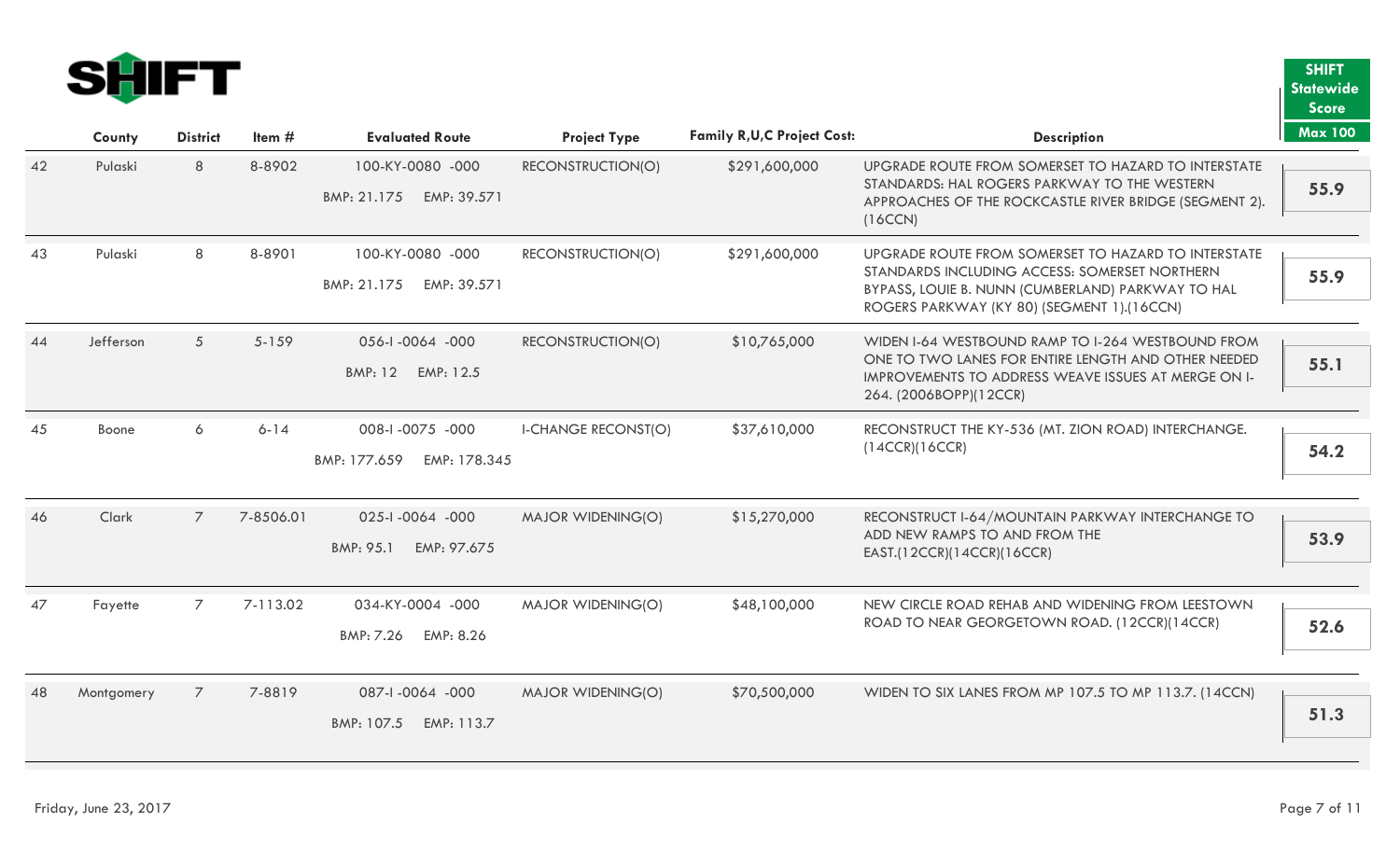

|    |         |                 |              |                                                  |                            |                                     |                                                                                                                                                                                                                 | <b>Score</b>   |
|----|---------|-----------------|--------------|--------------------------------------------------|----------------------------|-------------------------------------|-----------------------------------------------------------------------------------------------------------------------------------------------------------------------------------------------------------------|----------------|
|    | County  | <b>District</b> | Item $#$     | <b>Evaluated Route</b>                           | <b>Project Type</b>        | <b>Family R, U, C Project Cost:</b> | <b>Description</b>                                                                                                                                                                                              | <b>Max 100</b> |
| 49 | Floyd   | 12              | $12 - 1.4$   | 036-KY-0114 -000<br>EMP: 9.092<br>BMP: 7.354     | MAJOR WIDENING(O)          | \$43,050,000                        | MOUNTAIN PARKWAY CORRIDOR: EXTEND THE FOUR LANE<br>MOUNTAIN PARKWAY FROM NEELEY BRANCH ROAD TO<br>COUNTY ROAD 1386 AT PRESTONSBURG ELEMENTARY<br>SCHOOL. (SEE 12-1.01 FOR PE & ENV)(14CCR)(16CCR)               | 50.7           |
| 50 | Floyd   | 12              | $12 - 1.3$   | 036-KY-0114 -000<br>BMP: 3.48<br>EMP: 7.354      | <b>MAJOR WIDENING(O)</b>   | \$48,800,000                        | MOUNTAIN PARKWAY CORRIDOR: EXTEND THE FOUR LANE<br>MOUNTAIN PARKWAY FROM THE HEAD OF LEFT FORK OF<br>ABBOTT CREEK TO NEELEY BRANCH ROAD. (SEE 12-1.01 FOR PE<br>& ENV)(14CCR)(16CCR)                            | 48.2           |
| 51 | Graves  |                 | $1 - 26$     | 042-JC-9003 -000<br>BMP: 8.352<br><b>EMP: 20</b> | RECONSTRUCTION(O)          | \$18,880,000                        | RECONSTRUCT ELEMENTS OF THE EXISTING PURCHASE<br>PARKWAY BETWEEN MP 1 AND MP 20 INCLUDING THE<br>RECONSTRUCTION OF THE KY339 INTERCHANGE IN WINGO,<br>KY. (I-69 CORRIDOR IMPROVEMENT) (2012BOP)                 | 47.4           |
| 52 | Daviess | $\overline{2}$  | 2-2092       | 030-WN-9007 -000<br>BMP: 61.553<br>EMP: 72.264   | RECONSTRUCTION(O)          | \$10,000,000                        | UPGRADE THE NATCHER PARKWAY TO INTERSTATE STANDARDS<br>IN ORDER TO ESTABLISH "I-565" SPUR ROUTE BETWEEN<br><b>BOWLING GREEN AND OWENSBORO.</b>                                                                  | 46.7           |
| 53 | Butler  | 3               | $3 - 2042.3$ | 016-WN-9007 -000<br>BMP: 20.246<br>EMP: 37.143   | <b>I-CHANGE RECONST(O)</b> | \$22,700,000                        | 1-65 SPUR CORRIDOR; RECONSTRUCT THE EXISTING NATCHER<br>PARKWAY/US-231 INTERCHANGE (EXIT 36) IN BUTLER COUNTY.<br>(2016BOP)                                                                                     | 46.0           |
| 54 | Butler  | 3               | $3 - 2042.1$ | 016-WN-9007 -000<br>BMP: 20.246<br>EMP: 37.143   | RECONSTRUCTION(O)          | \$22,700,000                        | 1-65 SPUR CORRIDOR; MODERNIZATION OF EXISTING NATCHER<br>PARKWAY FROM I-65 INTERCHANGE (EXIT 2) EXTENDING<br>NORTH TO THE BUTLER-OHIO COUNTY LINE AT MP 37.143.<br>(2016BOP)                                    | 46.0           |
| 55 | Clay    | 11              | 11-8910      | 026-HR-9006 -000<br>BMP: 10.593<br>EMP: 21.498   | SAFETY(P)                  | \$124,000,000                       | UPGRADE ROUTE FROM SOMERSET TO HAZARD TO INTERSTATE<br>STANDARDS: 4 LANE FROM CLAY/LAUREL LINE TO MANCHESTER<br>(JUST PAST EXIT 20 AT BRIDGE OVER KY 80/US 421), MP 10.593<br>TO MP 21.498 (SEGMENT 7). (16CCN) | 45.1           |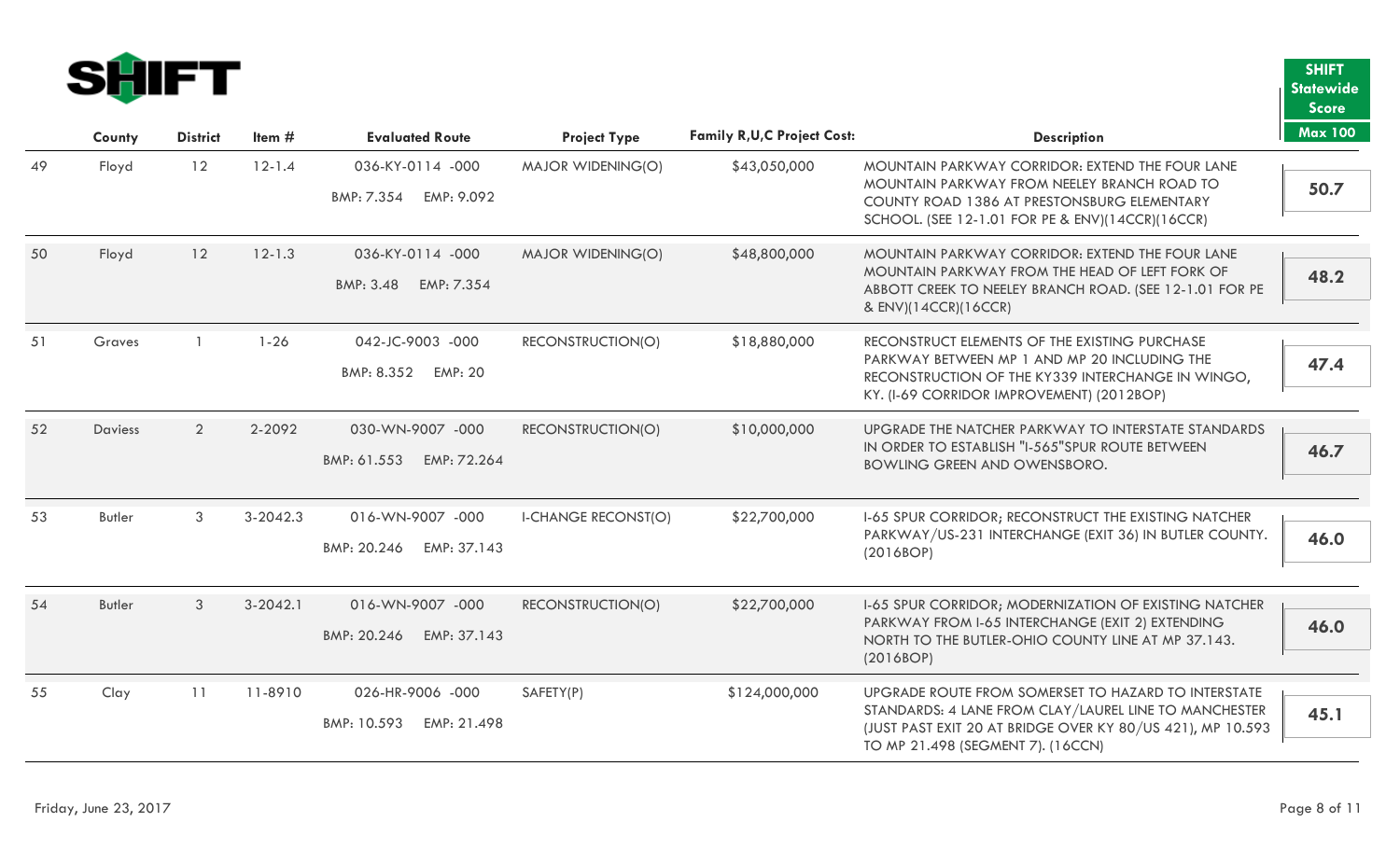

|    |           |                 |            |                            |                          |                                     |                                                                                                                                                     | <b>Score</b>   |
|----|-----------|-----------------|------------|----------------------------|--------------------------|-------------------------------------|-----------------------------------------------------------------------------------------------------------------------------------------------------|----------------|
|    | County    | <b>District</b> | Item $#$   | <b>Evaluated Route</b>     | <b>Project Type</b>      | <b>Family R, U, C Project Cost:</b> | <b>Description</b>                                                                                                                                  | <b>Max 100</b> |
| 56 | Magoffin  | 10              | 10-126.4   | 077-KY-9009 -000           | MAJOR WIDENING(O)        | \$82,200,000                        | MOUNTAIN PARKWAY CORRIDOR: WIDEN THE MOUNTAIN                                                                                                       |                |
|    |           |                 |            | BMP: 65 EMP: 69.6          |                          |                                     | PARKWAY TO 4 LANES FROM 0.3MI W OF KY 3047 (65.0) TO<br>0.7 MI W OF MIDDLE FORK LICKING RIVER BRIDGE (69.6).                                        | 42.9           |
|    |           |                 |            |                            |                          |                                     | (2012BOP)(14CCR)(16CCR)                                                                                                                             |                |
| 57 | Floyd     | 12              | $12 - 1.2$ | 036-KY-0114 -000           | <b>MAJOR WIDENING(O)</b> | \$67,590,000                        | MOUNTAIN PARKWAY CORRIDOR: EXTEND THE FOUR LANE<br>MOUNTAIN PARKWAY FROM THE MAGOFFIN/FLOYD COUNTY                                                  |                |
|    |           |                 |            | BMP: 0 EMP: 3.48           |                          |                                     | LINE TO THE HEAD OF LEFT FORK OF ABBOTT CREEK. (SEE 12-<br>1.01 FOR PE & ENV)(14CCR)(16CCR)                                                         | 42.8           |
| 58 | Magoffin  | 10 <sup>°</sup> | 10-169     | 077-KY-0114 -000           | MAJOR WIDENING(O)        | \$109,070,000                       | MOUNTAIN PARKWAY CORRIDOR: EXTEND THE FOUR LANE                                                                                                     |                |
|    |           |                 |            | BMP: 0<br>EMP: 5.026       |                          |                                     | MOUNTAIN PARKWAY FROM US 460 TO THE<br>MAGOFFIN/FLOYD COUNTY LINE. (SEE 12-1.01 FOR PE &                                                            | 41.3           |
|    |           |                 |            |                            |                          |                                     | ENV)(14CCR)(16CCR)                                                                                                                                  |                |
| 59 | Clay      | 11              | 11-8911    | 026-HR-9006 -000           | RECONSTRUCTION(O)        | \$160,900,000                       | UPGRADE ROUTE FROM SOMERSET TO HAZARD TO INTERSTATE                                                                                                 |                |
|    |           |                 |            | BMP: 21.498<br>EMP: 35.929 |                          |                                     | STANDARDS: 4 LANE FROM MANCHESTER TO CLAY/LESLIE LINE;<br>MP 21.498 TO MP 35.929 (SEGMENT 8) (16CCN)                                                | 39.5           |
|    |           |                 |            |                            |                          |                                     |                                                                                                                                                     |                |
| 60 | Henderson | 2               | 2-1088.1   | 051-US-0041 -000           | NEW ROUTE(O)             | \$635,000,000                       | DEVELOP ALIGNMENT FOR INTERSTATE 69                                                                                                                 |                |
|    |           |                 |            | BMP: 19.179<br>EMP: 20.207 |                          |                                     | HENDERSON/EVANSVILLE OHIO RIVER CROSSING (TO BE<br>DEVELOPED IN CONCERT WITH 2-1088.00).(16CCR)(C-<br>COST=\$1.0 BILLION; KYTC SHARE \$600 MILLION) | 35.9           |
|    |           |                 |            |                            |                          |                                     |                                                                                                                                                     |                |
| 61 | Laurel    | 11              | 11-8909    | 063-HR-9006 -000           | RECONSTRUCTION(O)        | \$30,200,000                        | UPGRADE ROUTE FROM SOMERSET TO HAZARD TO INTERSTATE<br>STANDARDS: APPROXIMATELY 4 MILES EAST OF KY 192 TO                                           |                |
|    |           |                 |            | BMP: 7.877<br>EMP: 10.593  |                          |                                     | CLAY/LAUREL LINE, MP 7.877 TO MP 10.593 (SEGMENT 6).                                                                                                | 34.1           |
|    |           |                 |            |                            |                          |                                     | (16CCN)                                                                                                                                             |                |
| 62 | Fulton    |                 | $1 - 25$   | 038-JC-9003 -000           | RECONSTRUCTION(O)        | \$26,850,000                        | RECONSTRUCT AND IMPROVE PURCHASE PARKWAY AT THE                                                                                                     |                |
|    |           |                 |            | EMP: 1.66<br>BMP: 0        |                          |                                     | KENTUCKY/TENNESSEE LINE TO JUST SOUTH OF THE US 51<br>INTERCHANGE.(I-69 CORRIDOR IMPROVEMENT)(2012BOP)                                              | 33.4           |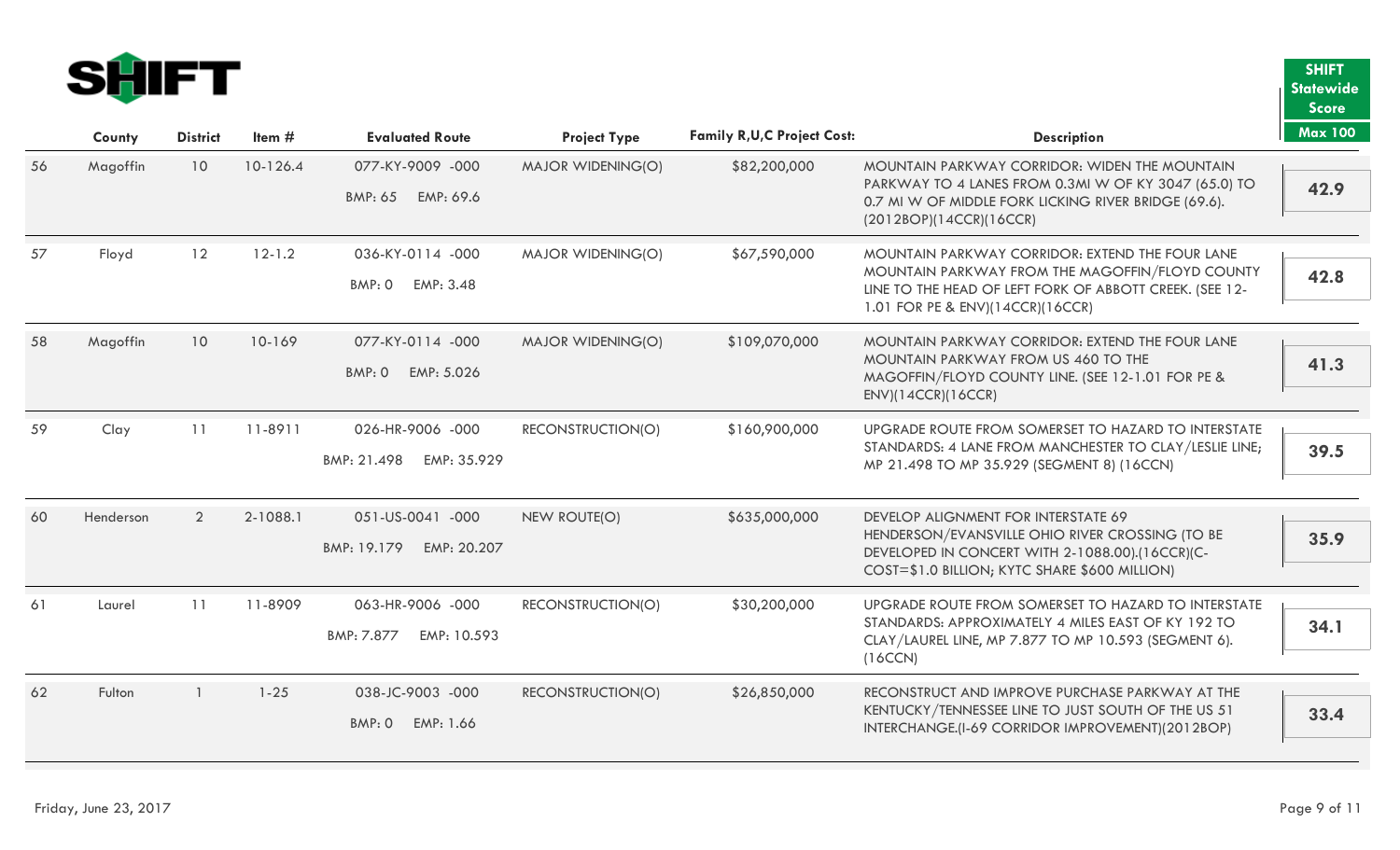

|    |         |                 |            |                                                 |                            |                                     |                                                                                                                                                                                                                                                                             | <b>Score</b>   |
|----|---------|-----------------|------------|-------------------------------------------------|----------------------------|-------------------------------------|-----------------------------------------------------------------------------------------------------------------------------------------------------------------------------------------------------------------------------------------------------------------------------|----------------|
|    | County  | <b>District</b> | Item $#$   | <b>Evaluated Route</b>                          | <b>Project Type</b>        | <b>Family R, U, C Project Cost:</b> | <b>Description</b>                                                                                                                                                                                                                                                          | <b>Max 100</b> |
| 63 | Warren  | 3               | $3-2042.2$ | 114-WN-9007 -000<br>BMP: 9.4 EMP: 9.6           | <b>I-CHANGE RECONST(O)</b> | \$8,800,000                         | 1-65 SPUR CORRIDOR; RECONSTRUCT THE EXISTING NATCHER<br>PARKWAY/US-231 INTERCHANGE (EXIT 9) ON THE WEST SIDE<br>OF BOWLING GREEN. (SEE ITEM NO. 3-202 FOR DESIGN)<br>(2016BOP)                                                                                              | 30.5           |
| 64 | Ohio    | $\overline{2}$  | 2-2092.2   | 092-WN-9007 -000<br>BMP: 49.7 EMP: 50.1         | <b>I-CHANGE RECONST(O)</b> | \$11,400,000                        | 1-65 SPUR CORRIDOR; RECONSTRUCT THE EXISTING NATCHER<br>PARKWAY/KY-69 INTERCHANGE (EXIT 50) IN OHIO COUNTY.<br>(2016BOP)                                                                                                                                                    | 28.0           |
| 65 | Perry   | 10              |            | 097-HR-9006 -000<br>BMP: 51.026<br>EMP: 59.088  | <b>NEW ROUTE</b>           | \$0                                 | THE 1-66 CORRIDOR HAS BEEN STUDIED AND POTENTIAL<br>ALIGNMENTS DRAWN FROM THE STATE OF MISSOURI TO<br>LONDON, KY AND FROM PIKEVILLE, KY TO WEST VIRGINIA. THIS<br>STUDY WOULD LOOK AT THE MISSING AREA BETWEEN THEM.<br>THIS IS A PLANNING STUDY TO IDENTIFY ALIGNMENTS AND | 25.5           |
| 66 | Pulaski | 8               | $8 - 59.1$ | 100-KY-0080 -000<br>BMP: 18.5 EMP: 39           | PE & ENVIRONMENTAL(O       | \$0                                 | LOCATE I-66 FROM KY-80 EAST OF SOMERSET TO I-75 SOUTH<br>OF LONDON. (98KYDN) (2000KYD) (01KYD)(04KYD)(05KYD)                                                                                                                                                                | 25.2           |
| 67 | Pulaski | 8               | 8-59.61    | 100-KY-0080 -000<br>BMP: 18<br>EMP: 27.6        | <b>NEW ROUTE(O)</b>        | \$146,184,571                       | SOMERSET NORTHERN BYPASS (HAL ROGERS PKWY) SECTION<br>4; "SURFACING" FOR SECTION 4 FROM EAST OF THE KY-39 I-<br>CHNG, E TO KY-80 EAST OF SOMERSET (INCLUDES I-CHNG AT<br>KY-80). (CONST SEQ 4) (2002BOP)(05KYD)(2012BOP)                                                    | 22.6           |
| 68 | Pulaski | 8               | 8-59.6     | 100-KY-0080 -000<br><b>BMP: 18</b><br>EMP: 27.6 | <b>NEW ROUTE(O)</b>        | \$146,184,571                       | SOMERSET NORTHERN BYPASS (HAL ROGERS PKWY) SECTION<br>4; "GRADE AND DRAIN" FROM EAST OF THE KY-39 I-CHNG, E<br>TO KY-80 EAST OF SOMERSET (INCLUDES I-CHNG AT KY-80).<br>(CONST SEQ 4) (2002BOP)(05KYD)                                                                      | 22.6           |